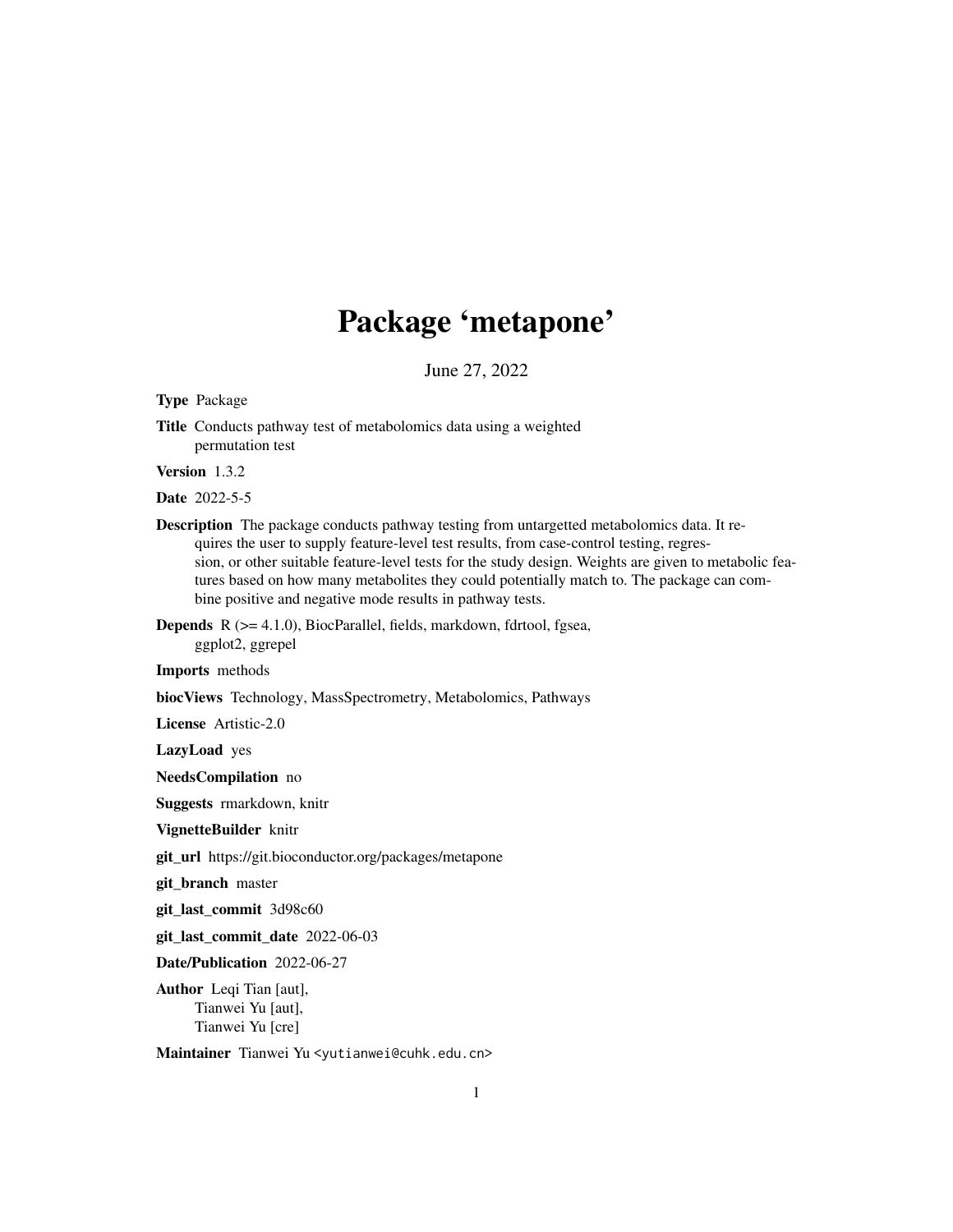## <span id="page-1-0"></span>R topics documented:

## **Index** 2008 **[14](#page-13-0)**

metapone-package *Conducts pathway test of metabolomics data using a weighted permutation test*

## Description

The package conducts pathway testing from untargetted metabolomics data. It requires the user to supply feature-level test results, from case-control testing, regression, or other suitable feature-level tests for the study design. Weights are given to metabolic features based on how many metabolites they could potentially match to. The package can combine positive and negative mode results in pathway tests. The package contains two types of statistical testing that considers matching uncertainty - (1) a permutation test that is based on the hypergeometric test and (2) a GSEA type test with weighted features/metabolites.

#### Details

The package conducts (1) a weighted hypergeometric test using permutations on metabolomics data. The weights are assigned based on how many metabolites each data feature can match to, (2) a GSEA type test based on an estimation of importance of metabolites/features. The importance is evluated by the size of matching for each metabolite/feature and the p-value of features.

The user can tune a parameter to change the penalty for multiple-matched features and choose the type of pathway testing.

## Author(s)

Tianwei Yu (<yutianwei@cuhk.edu.cn>)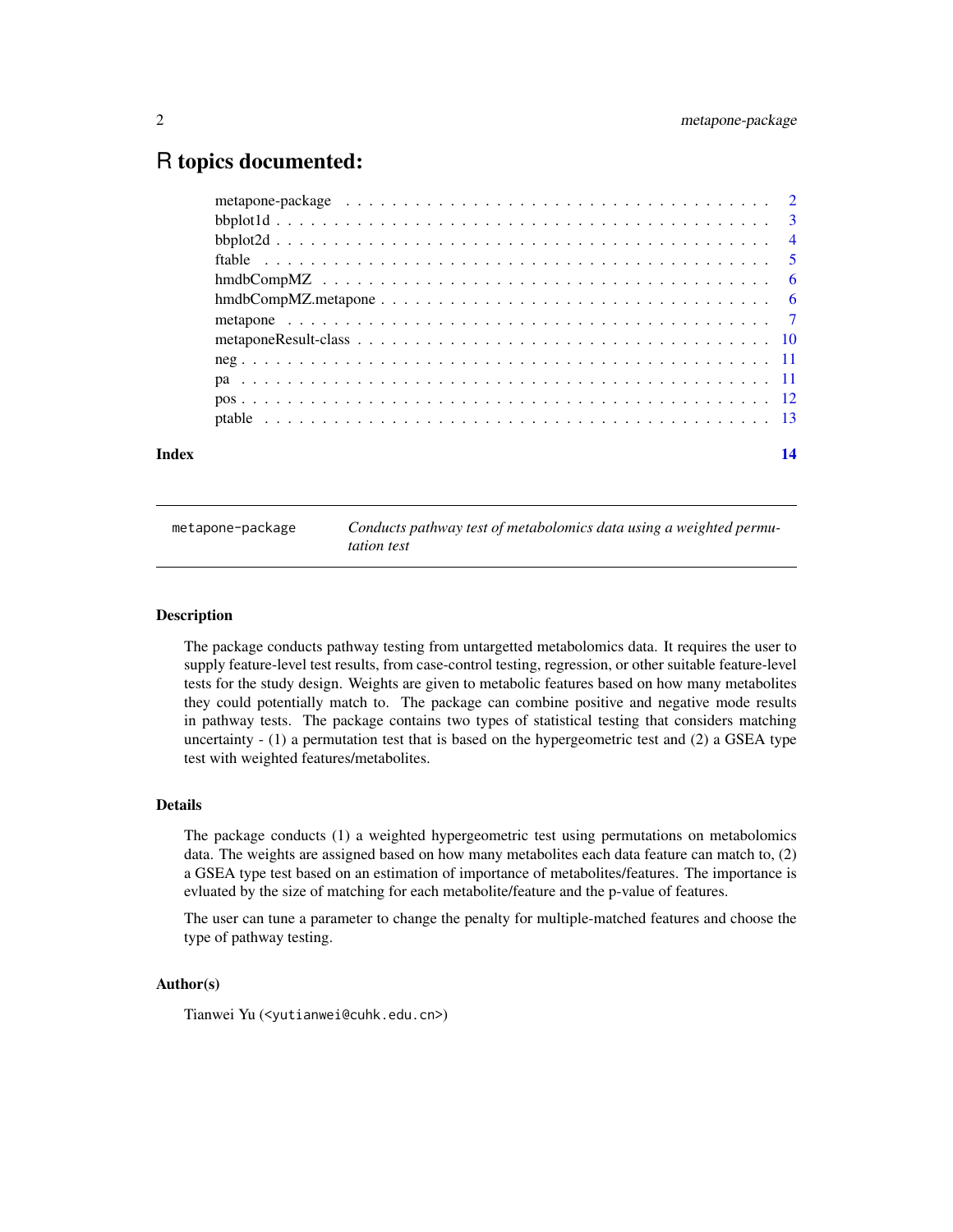<span id="page-2-0"></span>

The function bbplot1d() select important pathways with their P-value less than a threshold and returns ranked bubble plot showing important pathways names and their corresponding -log10(Pvalue).

#### Usage

```
bbplot1d(res, p_{th} thres = 0.05, sig_metab_thres = 1)
```
## Arguments

| res             | The result matrix obtained from metapone with columns: "p_value", "n_significant"<br>metabolites", "n_mapped_metabolites", "n_metabolites", "significant metabo-<br>lites", "mapped metabolites", "fdr". |
|-----------------|----------------------------------------------------------------------------------------------------------------------------------------------------------------------------------------------------------|
| p_thres         | The threshold of P-value for pathways to be shown in the bubble plot. The<br>default threshold is 0.05.                                                                                                  |
| sig_metab_thres |                                                                                                                                                                                                          |
|                 | The threshold of fractional matched significant metabolite count for pathways<br>to be shown in the bubble plot. The default is 1.                                                                       |

## Author(s)

Leqi Tian (<leqitian@link.cuhk.edu.cn>)

## See Also

[metapone](#page-6-1)

```
data(hmdbCompMZ.metapone)
data(pa)
data(pos)
data(neg)
dat <- list(pos, neg)
type <- list("pos", "neg")
r<-metapone(dat, type, pa, hmdbCompMZ=hmdbCompMZ.metapone, p.threshold=0.05,
   n.permu=100,fractional.count.power=0.5, max.match.count=10)
bbplot1d(ptable(r)) # p_{th} p thres = 0.05
```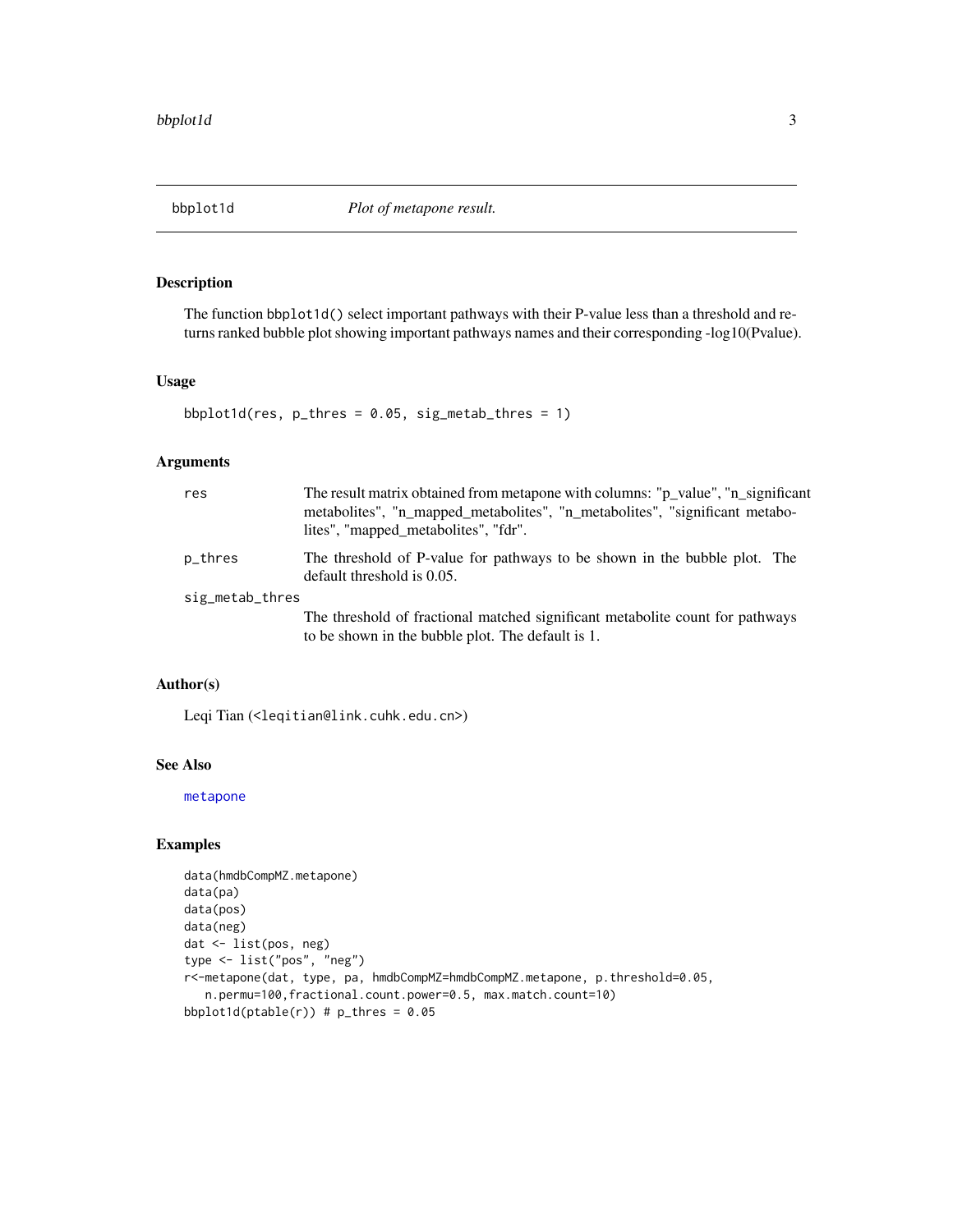<span id="page-3-0"></span>

The function bbplot2d() select important pathways with their P-value less than a threshold and returns a 2-D bubble plot with -log10(Pvalue) and the number of significant metabolites as coordinate axes.

## Usage

```
bbplot2d(res, p_{th} phres = 0.05, sig_metab_thres = 1)
```
## Arguments

| res             | The result matrix obtained from metapone with columns: "p_value", "n_significant"<br>metabolites", "n_mapped_metabolites", "n_metabolites", "significant metabo-<br>lites", "mapped_metabolites", "fdr". |  |
|-----------------|----------------------------------------------------------------------------------------------------------------------------------------------------------------------------------------------------------|--|
| p_thres         | The threshold of P-value for pathways to be shown in the bubble plot. The<br>default threshold is 0.05.                                                                                                  |  |
| sig_metab_thres |                                                                                                                                                                                                          |  |
|                 | The threshold of fractional matched significant metabolite count for pathways<br>to be shown in the bubble plot. The default is 1.                                                                       |  |

## Author(s)

Leqi Tian (<leqitian@link.cuhk.edu.cn>)

## See Also

[metapone](#page-6-1)

```
data(hmdbCompMZ.metapone)
data(pa)
data(pos)
data(neg)
dat <- list(pos, neg)
type <- list("pos", "neg")
r<-metapone(dat, type, pa, hmdbCompMZ=hmdbCompMZ.metapone, p.threshold=0.05,
  n.permu=100,fractional.count.power=0.5, max.match.count=10)
bbplot2d(ptable(r)) # p_{th} p_thres = 0.05
```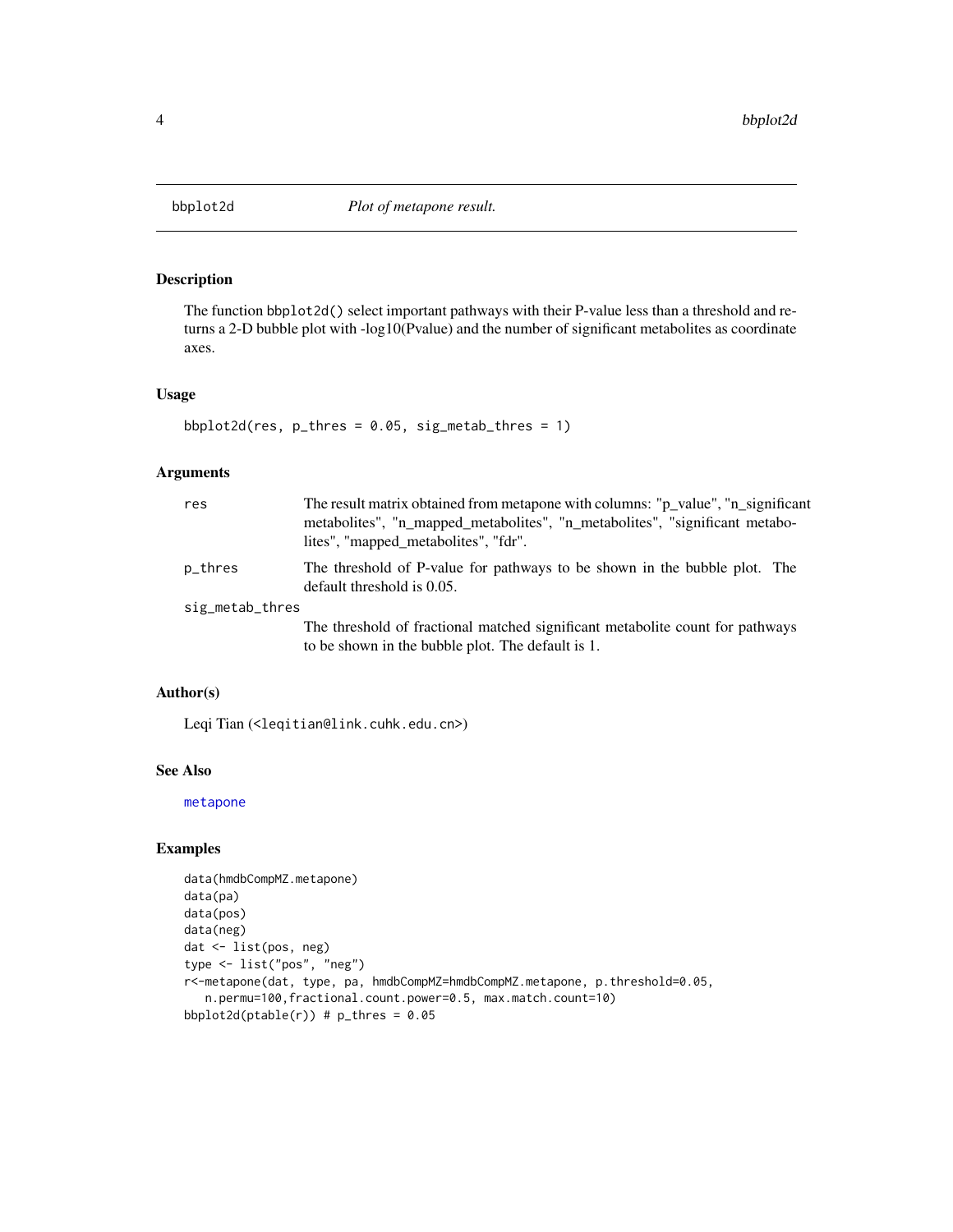<span id="page-4-0"></span>

Returns a list containing the mapped features in each pathway.

## Usage

```
## S4 method for signature 'metaponeResult'
ftable(object)
```
## Arguments

object A metaponeResult object.

## Details

Each pathway is represented by a data.frame as an item in the list object. The dataframe include information of m.z, retention.time, p.value, statistic, HMDB\_ID, theoretical m.z, ion.type, fractional counts.

## Value

The method returns a list. Each item is for a pathway. Matched significant metabolites are included.

#### Author(s)

Tianwei Yu <yutianwei@cuhk.edu.cn>

## See Also

ptable

```
data(hmdbCompMZ.metapone)
data(pa)
data(pos)
data(neg)
dat <- list(pos, neg)
type <- list("pos", "neg")
r<-metapone(dat, type, pa, hmdbCompMZ=hmdbCompMZ.metapone, p.threshold=0.05,
  n.permu=100,fractional.count.power=0.5, max.match.count=10)
ftable(r)[1:6]
```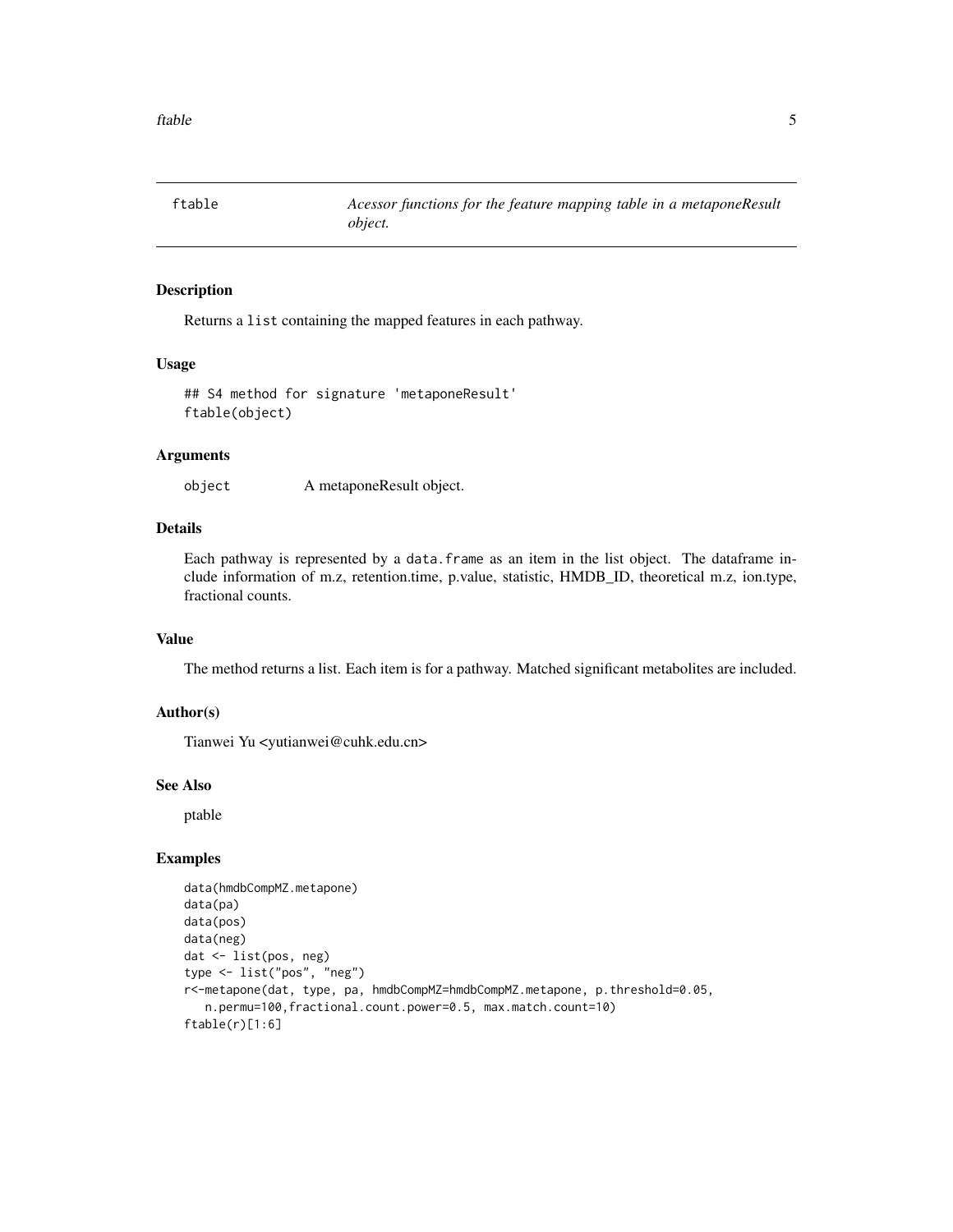<span id="page-5-1"></span><span id="page-5-0"></span>

Monoisotopic mass of common adduct ions.

## Usage

data("hmdbCompMZ")

## Format

A data frame with 5704350 observations on the following 3 variables.

HMDB\_ID HMDB ID.

ion.type Adduct ion type.

m.z the m/z of the adduct ion.

## Source

https://hmdb.ca/

## References

https://hmdb.ca/

## Examples

data(hmdbCompMZ)

hmdbCompMZ.metapone *the m/z values of common adduct ions of metapone metaboites*

## Description

Monoisotopic mass of common adduct ions, limited to those included in the pathways in metapone.

## Usage

data("hmdbCompMZ.metapone")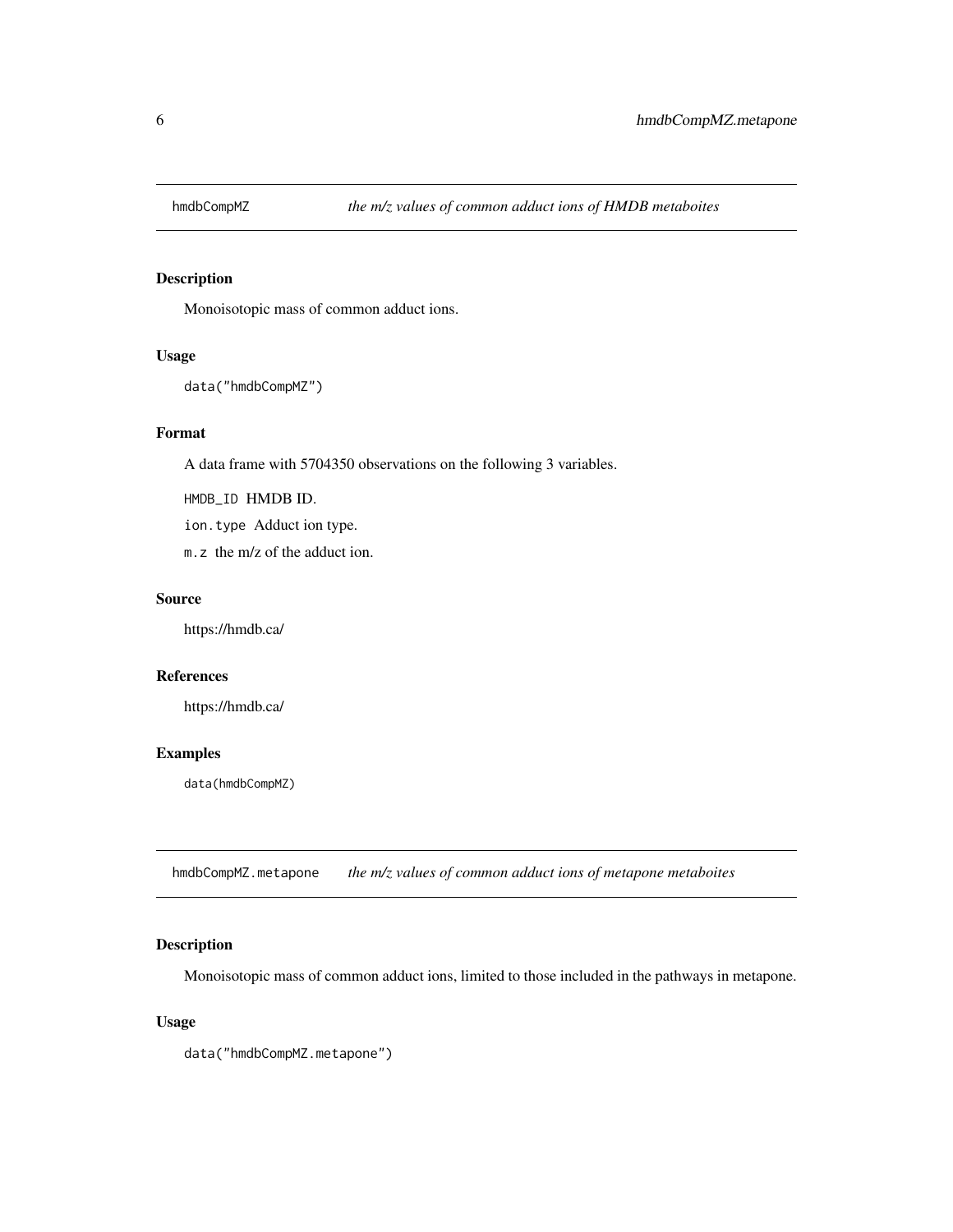#### <span id="page-6-0"></span>metapone 7

## Format

A data frame with 79350 observations on the following 3 variables.

HMDB\_ID HMDB ID.

ion.type Adduct ion type.

m.z the m/z of the adduct ion.

## Details

The main difference of using this dataset vs using hmdbCompMZ, is the metabolite universe in testing is limited to those metabolites matched to metapone pathways, not all HMDB metabolites.

#### Source

[The Human Metabolome Database](https://hmdb.ca/)

## References

[The Human Metabolome Database](https://hmdb.ca/)

#### Examples

data(hmdbCompMZ)

<span id="page-6-1"></span>metapone *METAbolic pathway testing using both POsitive and NEgative mode data*

#### **Description**

Metapone conducts pathway tests for untargeted metabolomics data. It has three main characteristics: (1) expanded database combining SMPDB and Mummichog databases, with manual cleaning to remove redundancies; (2) A new weighted testing scheme to address the issue of metabolitefeature matching uncertainties; (3) Can consider positive mode and negative mode data in a single analysis.

#### Usage

```
metapone(dat=NULL, type=NULL, pa, hmdbCompMZ, pos.adductlist = c("M+H",
"M+NH4", "M+Na", "M+ACN+H","M+ACN+Na", "M+2ACN+H", "2M+H", "2M+Na",
"2M+ACN+H"), neg.adductlist = c("M-H", "M-2H", "M-2H+Na", "M-2H+K","M-2H+NH4","M-H2O-H","M-H+Cl", "M+Cl", "M+2Cl"),
use.fractional.count=TRUE, match.tol.ppm=5, p.threshold=0.05,
n.permu=200, fractional.count.power=0.5, max.match.count=10,
use.fgsea = FALSE, use.meta = FALSE)
```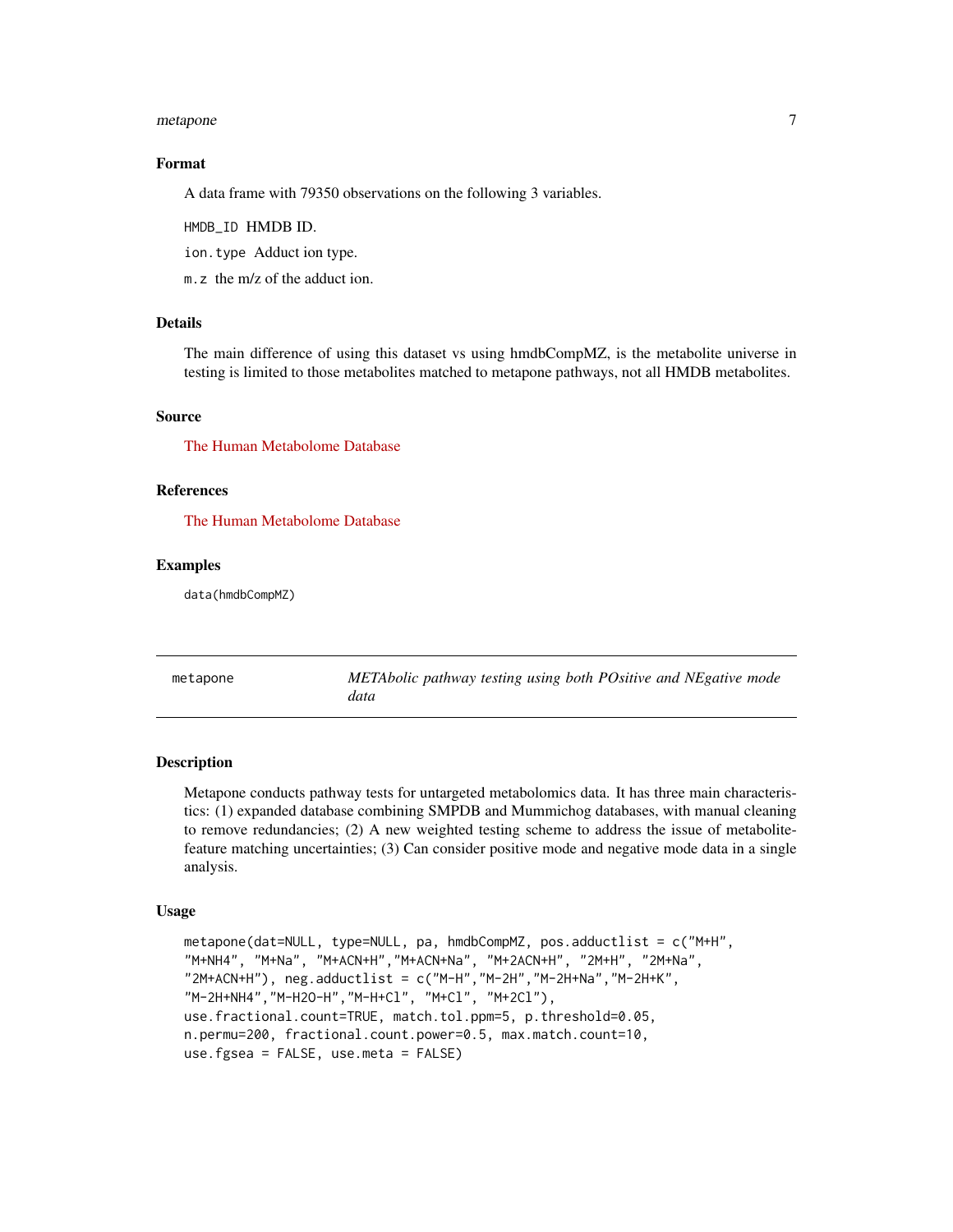## Arguments

| dat                    | The list of test results. An element in the list should be postive ion mode test re-<br>sults or negative ion mode test results with four columns: m/z, retention time, p-<br>value, test statistic. The package doesn't require both pos and neg to be present.<br>One ion mode result is sufficient. Multiple ion mode results are allowed. |  |
|------------------------|-----------------------------------------------------------------------------------------------------------------------------------------------------------------------------------------------------------------------------------------------------------------------------------------------------------------------------------------------|--|
| type                   | The list of corresponding ion mode of each element in dat. Each element in the<br>list should be "pos" or "neg". The size of type should be consistent with the size<br>of dat.                                                                                                                                                               |  |
| pa                     | Pathway information. A data frame with five columns: database pathway ID,<br>pathway name, HMDB ID, KEGG ID, category of pathway.                                                                                                                                                                                                             |  |
| hmdbCompMZ             | the m/z values of common adduct ions of HMDB metaboites. See the help file<br>of hmdbCompMZ for details.                                                                                                                                                                                                                                      |  |
|                        | pos.adductlist The vector of positive adductions to be considered.                                                                                                                                                                                                                                                                            |  |
| use.fractional.count   | neg.adductlist The vector of negative adductions to be considered.                                                                                                                                                                                                                                                                            |  |
|                        | A lot of features match to multiple metabolites by m/z. Whether to discount<br>such matches by using fractional counts.                                                                                                                                                                                                                       |  |
| match.tol.ppm          | The ppm level when conducting m/z match.                                                                                                                                                                                                                                                                                                      |  |
| p.threshold            | The threshold of p-values of metabolic features to be considered significant.                                                                                                                                                                                                                                                                 |  |
| n.permu                | The number of permutations in permutation test.                                                                                                                                                                                                                                                                                               |  |
| fractional.count.power |                                                                                                                                                                                                                                                                                                                                               |  |
|                        | The fractional counts are taken to this power to transform the weights.                                                                                                                                                                                                                                                                       |  |
| max.match.count        |                                                                                                                                                                                                                                                                                                                                               |  |
|                        | When calculating fractional counts, some features might be matched to too<br>many. In that case the number of matches is capped by the value of max.match.count.                                                                                                                                                                              |  |
| use.fgsea              | Whether to use a GSEA type test when performing pathway testing. When it is<br>FALSE, a permutation-based weighted hypergeometric test is performed.                                                                                                                                                                                          |  |
| use.meta               | Whether to perform a GSEA type test with weighted metabolites. When it is<br>FALSE, a GSEA type test is performed on weighted features.                                                                                                                                                                                                       |  |

## Value

The method returns a generic S4 object of class "metapone.result":

| @test.results A matrix with 8 columns: "p_value", "n_significant metabolites", "n_mapped_metabolites", |
|--------------------------------------------------------------------------------------------------------|
| "n metabolites", "significant metabolites", "mapped metabolites", "lfdr", "ad-                         |
| just.p". Each row is for a pathway. When using GSEA test, "ES", "NES",                                 |
| "nMoreExtreme" are returned additionally.                                                              |
|                                                                                                        |

## @mapped.features

A list. Each item is for a pathway. The item lists matched significant metabolites.

The columns in test.result are the following:

p\_value The p-value for each enrichment.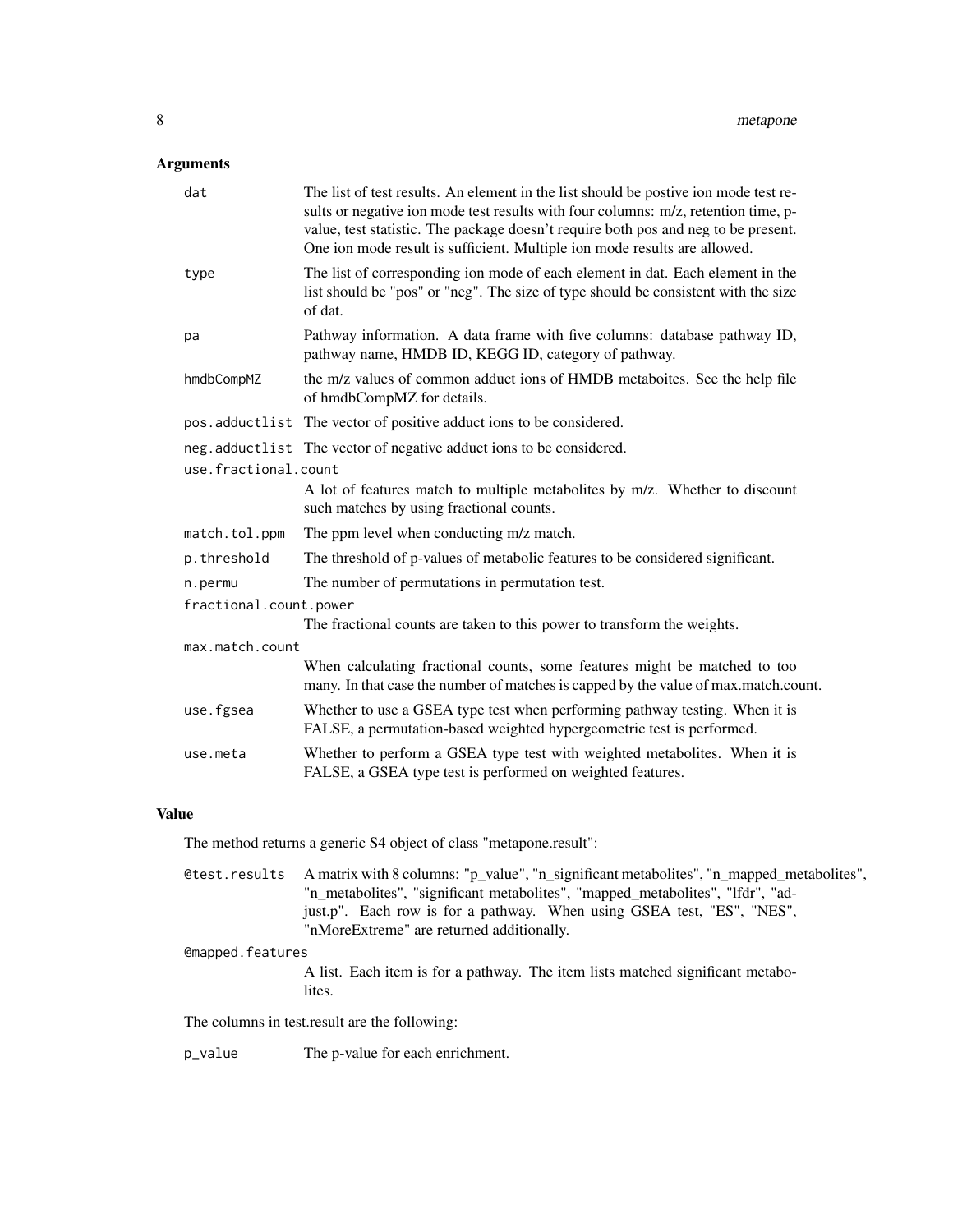#### <span id="page-8-0"></span>metapone 99

| n_significant metabolites |                                                                                                                    |
|---------------------------|--------------------------------------------------------------------------------------------------------------------|
|                           | The number of weighted significant metabolites associated with the enrichment.                                     |
| n_mapped_metabolites      |                                                                                                                    |
|                           | The number of weighted metabolites associated with the enrichment.                                                 |
| n metabolites             | The number of metabolities associated with the enrichment.                                                         |
| significant metabolites   |                                                                                                                    |
|                           | A string with the names of significant metabolites that drive the enrichment.                                      |
| mapped_metabolites        |                                                                                                                    |
|                           | A string with the names of metabolities that drive the enrichment.                                                 |
| lfdr                      | The local fdr value for each enrichment.                                                                           |
| adjust.p                  | The enrichment BH-adjusted p-value for each enrichment.                                                            |
| ES.                       | The enrichment score (Avaliable in GSEA test).                                                                     |
| <b>NES</b>                | The enrichment score normalized to mean enrichment of random samples of the<br>same size (Avaliable in GSEA test). |
| nMoreExtreme              | The number of times a random metabolite set had a more extreme enrichment<br>score value (Avaliable in GSEA test). |

## Author(s)

Tianwei Yu (<yutianwei@cuhk.edu.cn>) Leqi Tian (<leqitian@link.cuhk.edu.cn>)

## References

[Small Molecule Pathway Database](https://smpdb.ca/) [Mummichog](https://shuzhao-li.github.io/mummichog.org/software.html)

## See Also

[pa](#page-10-1), [hmdbCompMZ](#page-5-1)

```
data(hmdbCompMZ.metapone)
data(pa)
data(pos)
data(neg)
dat <- list(pos, neg)
type <- list("pos", "neg")
# Permutation-based weighted hypergeometric test
r<-metapone(dat, type, pa, hmdbCompMZ=hmdbCompMZ.metapone, p.threshold=0.05,
   n.permu=100,fractional.count.power=0.5, max.match.count=10)
hist(ptable(r)[,1])
# Metabolites based GSEA test
r<-metapone(dat, type, pa, hmdbCompMZ=hmdbCompMZ.metapone, p.threshold=0.05,
```

```
n.permu=100,fractional.count.power=0.5, max.match.count=10, use.fgsea = TRUE, use.meta = TRUE)
hist(ptable(r)[,1])
```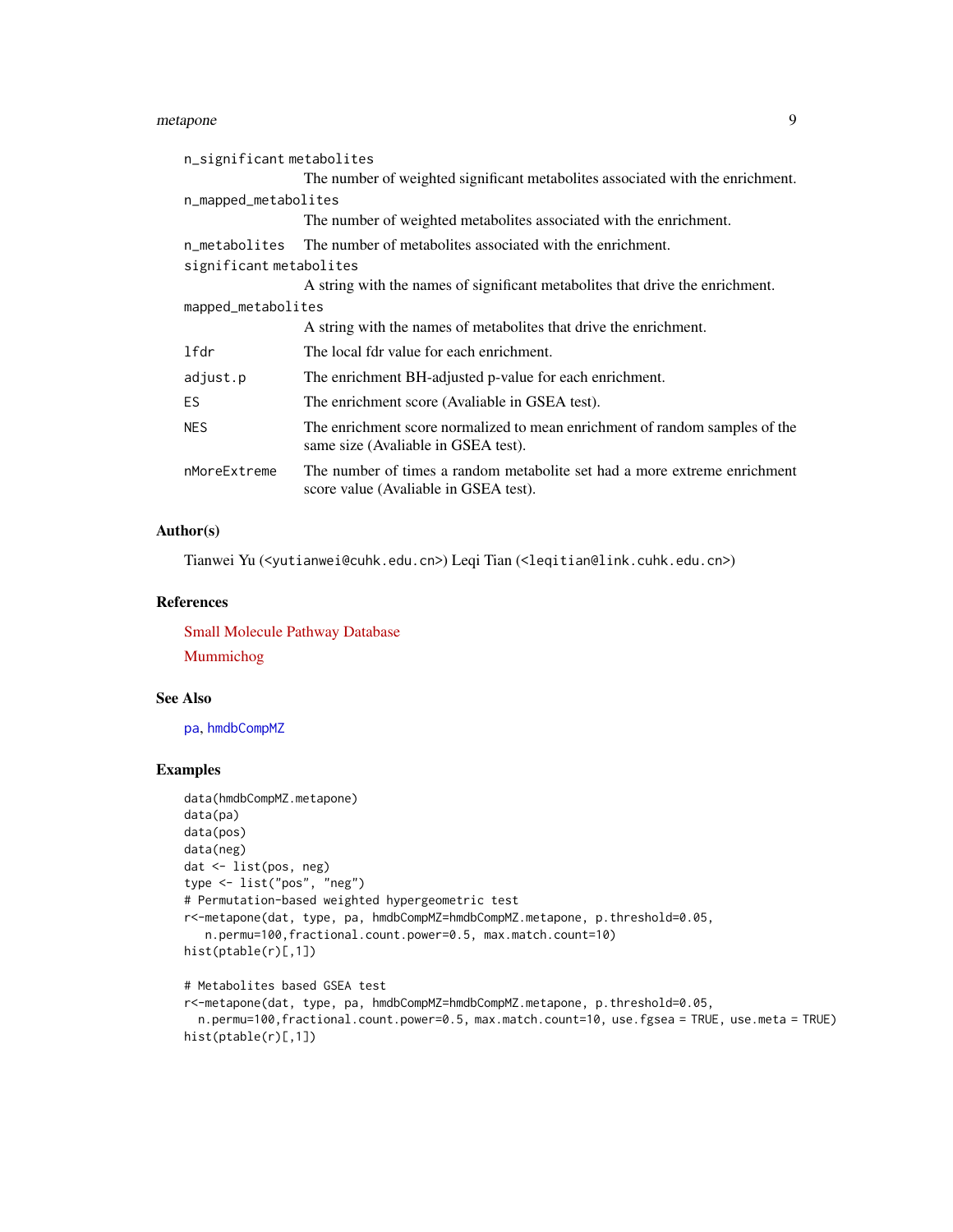```
# Features based GSEA test
r<-metapone(dat, type, pa, hmdbCompMZ=hmdbCompMZ.metapone, p.threshold=0.05,
 n.permu=100,fractional.count.power=0.5, max.match.count=10, use.fgsea = FALSE, use.meta = FALSE)
hist(ptable(r)[,1])
```
metaponeResult-class *Class "metaponeResult"*

## Description

This class represents the results of pathway testing. The testing result contain two major components: the significant level of each pathway, and the features matched to each pathway.

## Objects from the Class

Objects can be created by calls of the form new("metaponeResult", ...).

## **Slots**

- test.result: a dataframe containing p\_value, n\_significant metabolites, n\_mapped\_metabolites, n\_metabolites, significant metabolites, mapped\_metabolite IDs, lfdr and pathway name.
- mapped.features: A list containing n entries, where n is the number of pathways. Each entry is a data frame, containing the features mapped to this pathway. The information include m.z, retention.time, p.value, statistic, HMDB\_ID, theoretical m.z, ion.type, fractional counts.

#### Methods

- ptable signature(object = "metaponeResult"): return the data.frame of test statistics for each pathway, including p\_value, n\_significant metabolites, n\_mapped\_metabolites, n\_metabolites, significant metabolites, mapped\_metabolite IDs lfdr and and pathway name.
- ftable signature(object = "metaponeResult"): Returns a list containing the mapped features in each pathway. Each pathway is represented by a data. frame as an item in the list object. The dataframe include information of m.z, retention.time, p.value, statistic, HMDB\_ID, theoretical m.z, ion.type, fractional counts.

## Author(s)

Tianwei Yu

<span id="page-9-0"></span>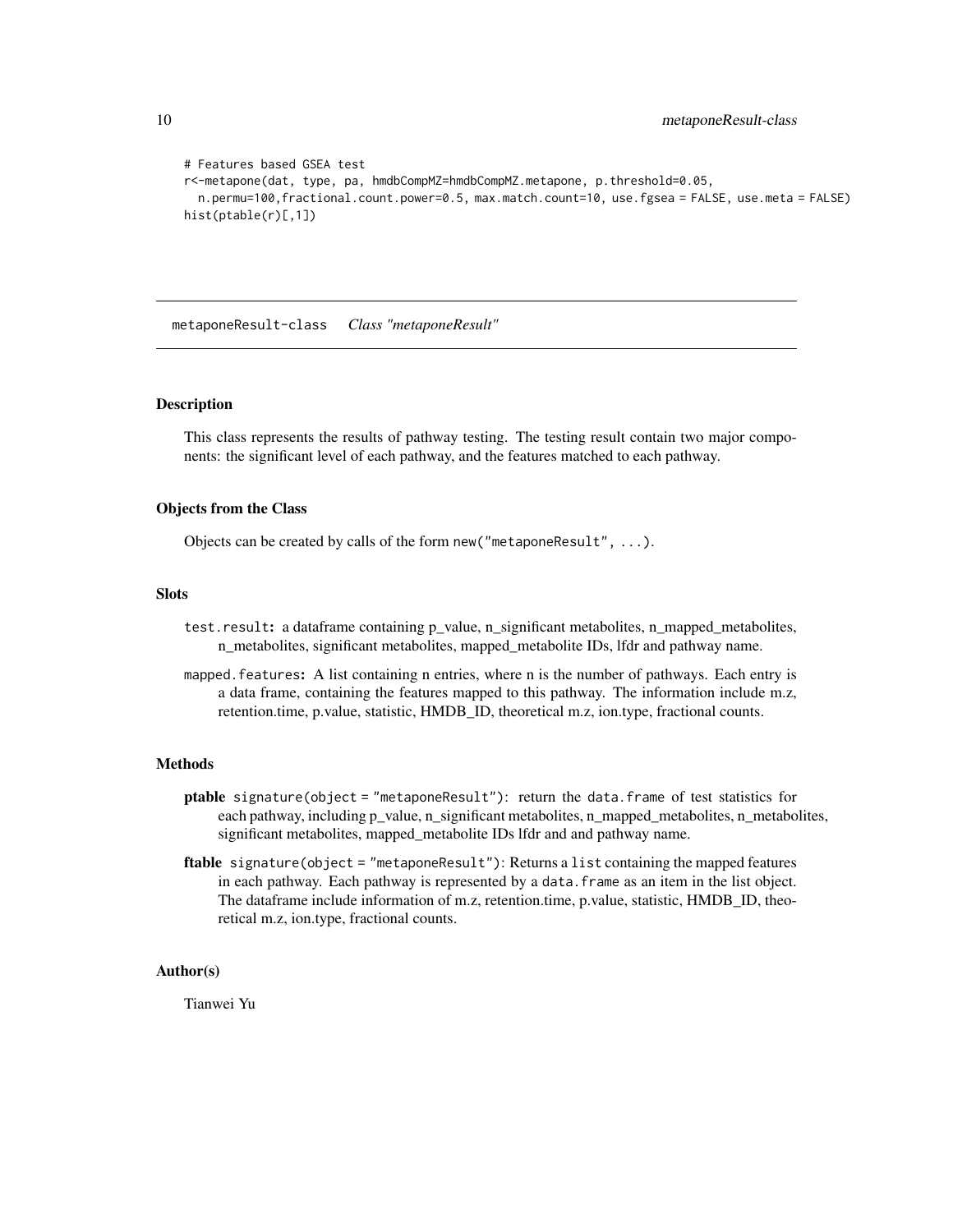<span id="page-10-0"></span>neg *Example negative mode data from the Metabolome Atlas of the Aging Mouse Brain*

## Description

The data is generated from the hypocampus data of the Metabolome Atlas of the Aging Mouse Brain (ST001888) dataset. The p-values and test statistics were obtained by contrasting mouse hypocampus metabolome between prime-age mice and aging mice.

#### Usage

data("neg")

## Format

A data frame with 6947 observations on the following 4 variables.

m.z a numeric vector. The mass-to-charge ratio of the features.

retention.time a numeric vector. The retention time of the features.

p.value a numeric vector. The p-values of the features.

statistic a numeric vector. The test statistics of the features.

#### References

https://www.metabolomicsworkbench.org/data/DRCCMetadata.php?Mode=Study&DataMode=FactorsData&StudyID=ST0

#### Examples

data(neg)

<span id="page-10-1"></span>pa *Pathway-metabolite match file.*

## Description

mapps pathways with metabolites.

#### Usage

data("pa")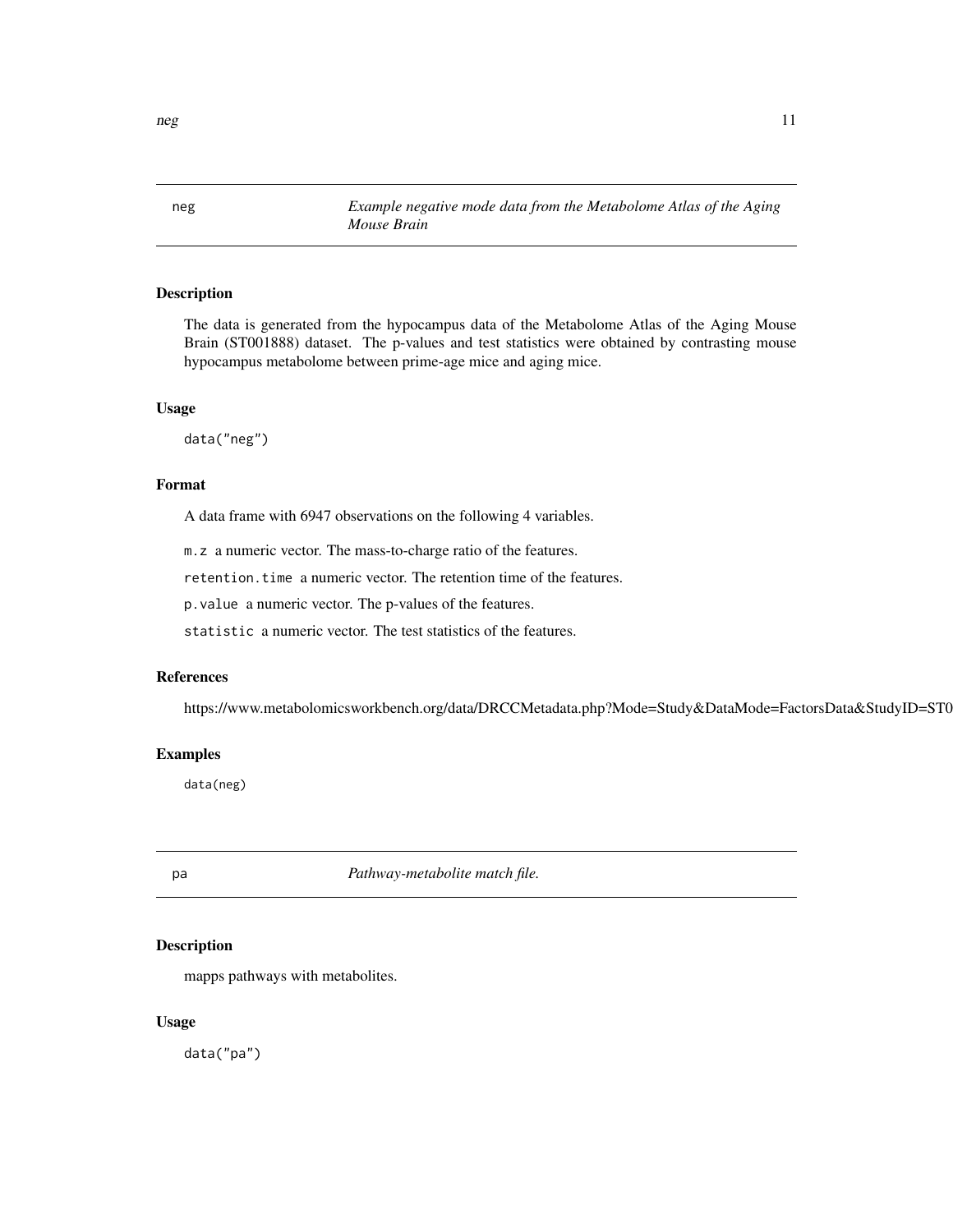<span id="page-11-0"></span>

## Format

A data frame with 5395 observations on the following 5 variables.

database a character vector pathway.name a character vector HMDB.ID a character vector KEGG.ID a character vector category a character vector

#### Source

[Small Molecule Pathway Database](https://smpdb.ca/) [Mummichog](https://shuzhao-li.github.io/mummichog.org/software.html)

## Examples

data(pa)

pos *Example positive mode data from the Metabolome Atlas of the Aging Mouse Brain*

## Description

The data is generated from the hypocampus data of the Metabolome Atlas of the Aging Mouse Brain (ST001888) dataset. The p-values and test statistics were obtained by contrasting mouse hypocampus metabolome between prime-age mice and aging mice.

#### Usage

data("pos")

## Format

A data frame with 10085 observations on the following 4 variables.

m.z a numeric vector. The mass-to-charge ratio of the features.

retention.time a numeric vector. The retention time of the features.

p.value a numeric vector. The p-values of the features.

statistic a numeric vector. The test statistics of the features.

#### References

https://www.metabolomicsworkbench.org/data/DRCCMetadata.php?Mode=Study&DataMode=FactorsData&StudyID=ST0

## Examples

data(pos)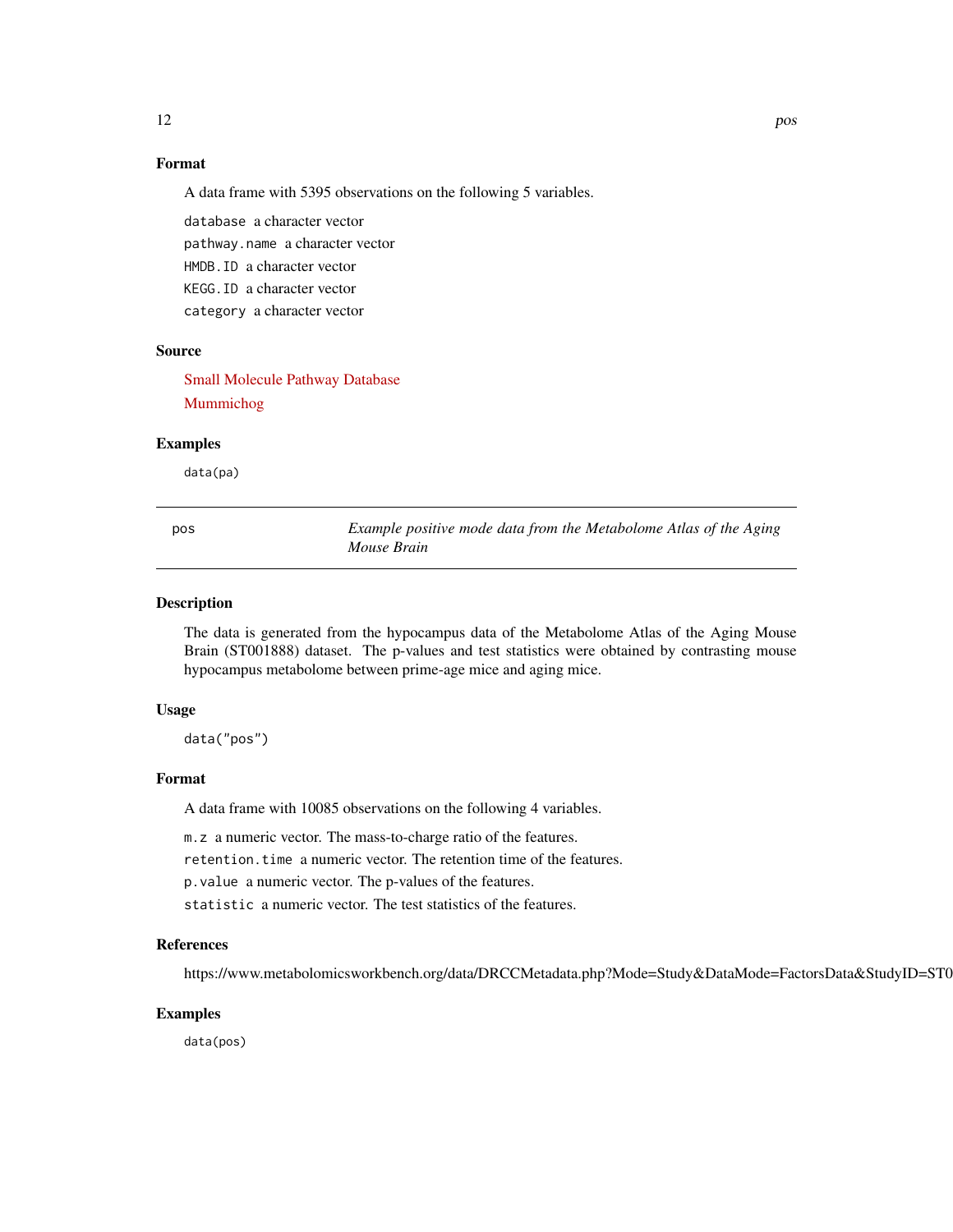<span id="page-12-0"></span>

return the data.frame of test statistics for each pathway.

## Usage

```
## S4 method for signature 'metaponeResult'
ptable(object)
```
## Arguments

object A metaponeResult object.

## Details

Includes p\_value, n\_significant metabolites, n\_mapped\_metabolites, n\_metabolites, significant metabolites, mapped\_metabolite IDs and pathway name.

#### Value

The method returns a data frame with 6 columns: "p\_value", "n\_significant metabolites", "n\_mapped\_metabolites", "n\_metabolites", "significant metabolites", "mapped\_metabolites".

## Author(s)

Tianwei Yu <yutianwei@cuhk.edu.cn>

## See Also

ftable

```
data(hmdbCompMZ.metapone)
data(pa)
data(pos)
data(neg)
dat <- list(pos, neg)
type <- list("pos", "neg")
r<-metapone(dat, type, pa, hmdbCompMZ=hmdbCompMZ.metapone,
  p.threshold=0.05,n.permu=100,fractional.count.power=0.5, max.match.count=10)
head(ptable(r))
```